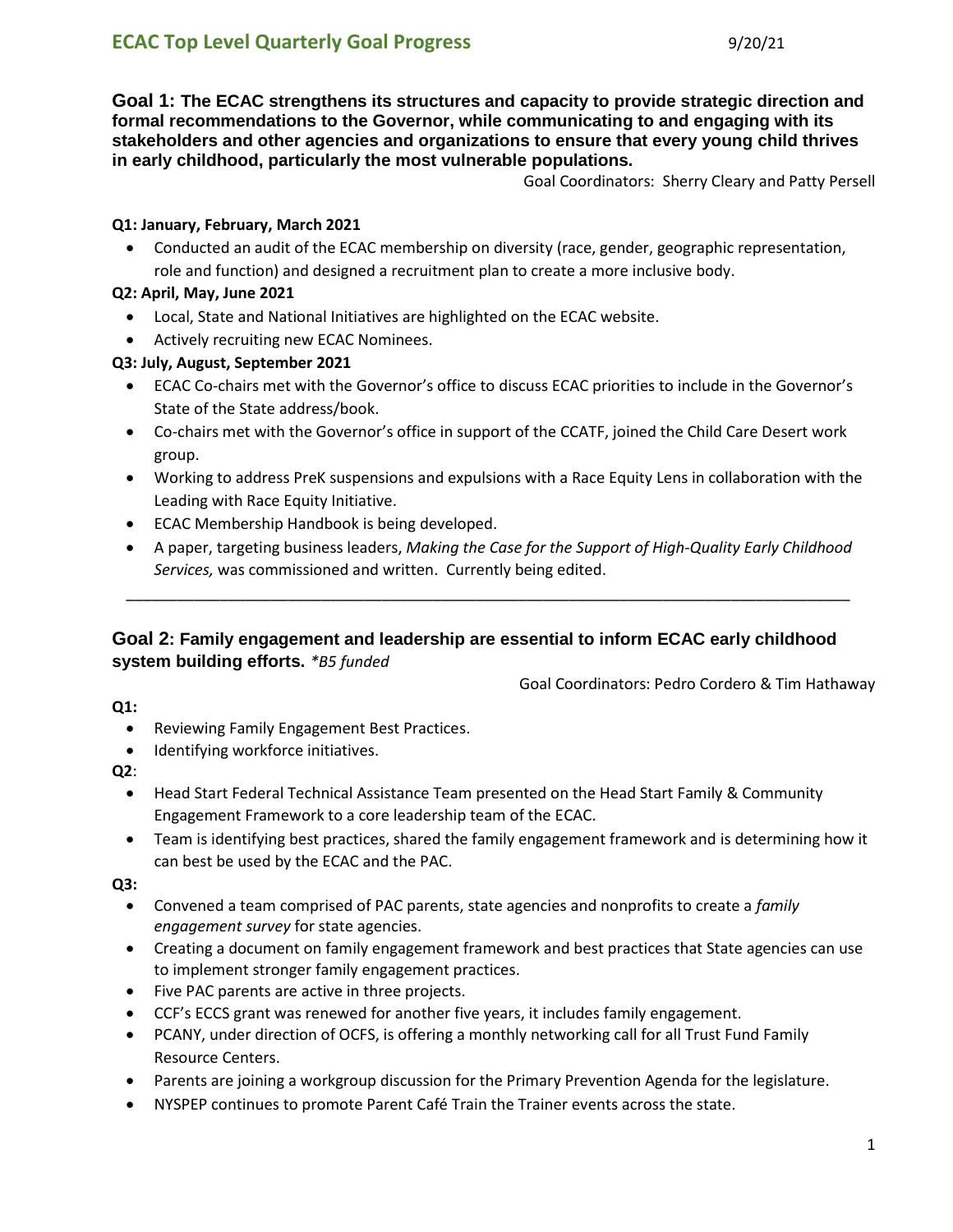**Goal 3: All New York State early childhood care and education programs are prepared to provide children and families with high quality settings and have supportive services and resources in place to improve quality.**

Goal Coordinator: Kristen Kerr

**Q1:**

- New QSNY programs were recruited.
- Data analysis and collection for future expansion/recruitment The QSNY team conducted the QSNY Standards review.
- The QSNY team began updating and evaluating state and local resources.

**Q2:**

- QSNY: Continued recruiting and determining which communities to expand in, looking at family choice in and beyond QSNY.
- Provided guidance and support of programs through the pandemic.

**Q3**:

 QSNY is awarded \$35 million for expansion across the state and has begun adding capacity. \_\_\_\_\_\_\_\_\_\_\_\_\_\_\_\_\_\_\_\_\_\_\_\_\_\_\_\_\_\_\_\_\_\_\_\_\_\_\_\_\_\_\_\_\_\_\_\_\_\_\_\_\_\_\_\_\_\_\_\_\_\_\_\_\_\_\_\_\_\_\_\_\_\_\_\_\_\_\_\_\_\_\_\_\_

# **Goal 4: All system building efforts are informed by a whole child perspective that includes mental health, oral health and physical health as integral for high-quality early care and education programs.**

Goal Coordinator: Kirsten Siegenthaler

**Q1:**

- Pyramid Model has been implementing and expanding supported by CCR&Rs as local hubs in 5 Regions. The Pyramid Model Implementation Data system is up and running.
- Bridget Walsh is supporting the oral health work with a 5-year grant.
- Baby Bundles include information about the importance of hearing screening.

**Q2:**

- Pyramid Model work is moving forward, the virtual trainings have been successful and the CCRR hubs have been creating local pyramid implementation teams.
- Oral health work is building and moving forward.
- ACE's work is underway: integrating mental health in whole health.

- The new 2020 Master Cadre have completed all of the TOT trainings and are starting to deliver module trainings, classroom coaching and classroom observations. This expands the current Master Cadre by 20.
- Cohort 5 (a group of newly implemented programs and schools) has started. The Pyramid Model Hubs at 5 CCRRs have grant funded contracts to manage the new implementation sites in their region. Cohort 5 includes both centers and FCC/GFCC sites.
- The API between Aspire and PIDS has been created, tested and is going live. This will send data from Aspire to PIDS.
- 10 more Positive Solutions for Families series of 6 workshops have been completed.
- 7,500 Baby Toothbrushes are being added to the NYS B5 Baby Bundles, along with a parent friendly one page information sheet with pictures and important facts about brushing baby's teeth.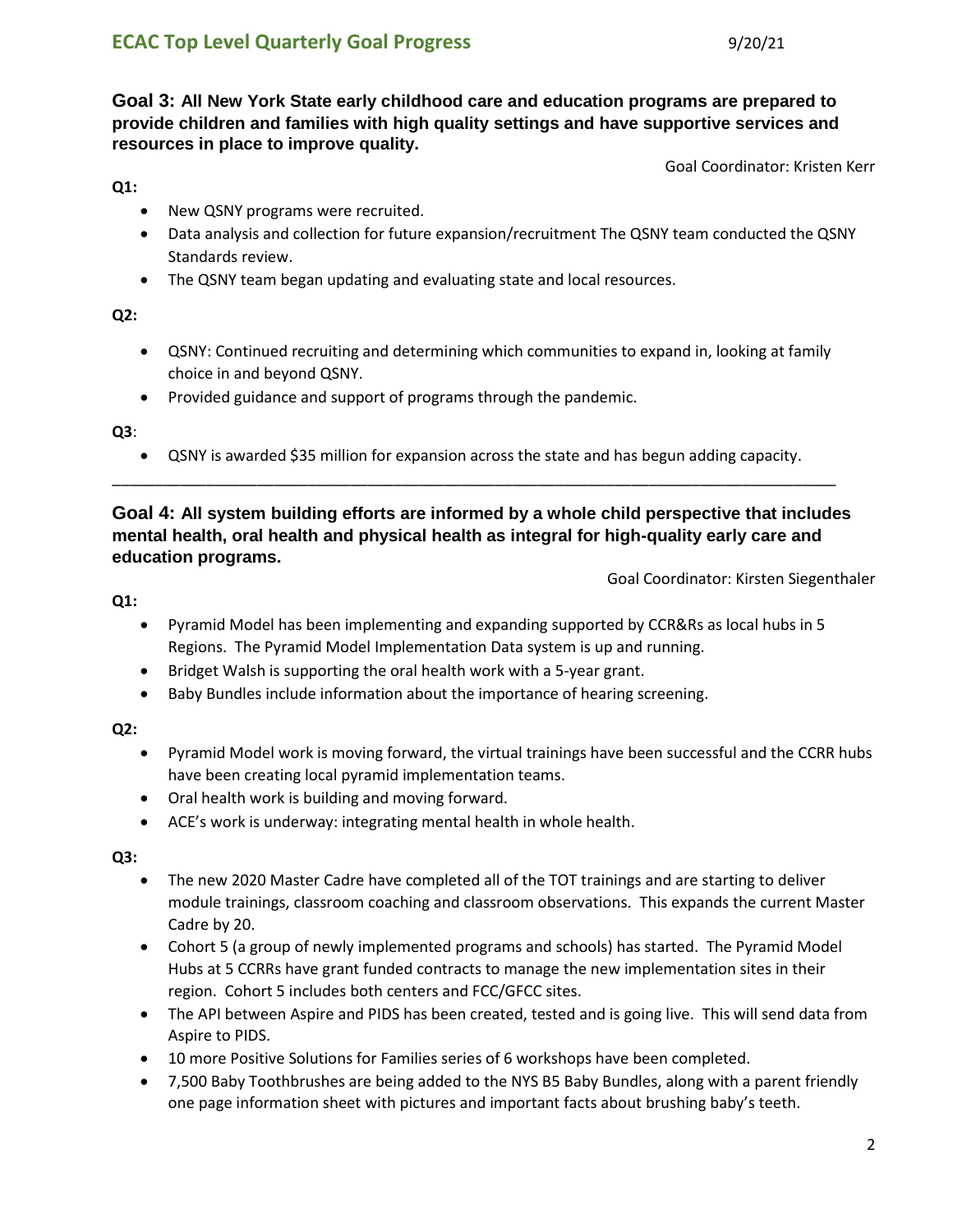# **Goal 5: An increased number of successful partnerships will further develop the mixeddelivery system of high-quality early care and education programs.** *\*B5 funded*

Goal Coordinator: Patty Persell

## **Q1:**

 Kindergarten Orientation was conducted, inviting communities across the state to apply for up to \$10,000 (*B5 grant Seed Money*) to implement innovative kindergarten transition practices locally with the mixed delivery system.

#### **Q2:**

- Nine Kindergarten Transition Seed Money awards made. More Kindergarten transition teams are forming across the state. KT best practice webinars are posted on B5 website.
- WIC materials have been added to the baby bundles, they include farmers markets that take EBT/SNAP card.

\_\_\_\_\_\_\_\_\_\_\_\_\_\_\_\_\_\_\_\_\_\_\_\_\_\_\_\_\_\_\_\_\_\_\_\_\_\_\_\_\_\_\_\_\_\_\_\_\_\_\_\_\_\_\_\_\_\_\_\_\_\_\_\_\_\_\_\_\_\_\_\_\_\_\_\_\_\_\_\_\_\_\_\_\_

#### **Q3:**

• In 2021 we conducted 9 Kindergarten Transition community events to help raise the awareness of registering on time for Kindergarten and provided community resources and school supplies and books for children entering kindergarten and Pre-K in the fall.

# **Goal 6: Comprehensive interdisciplinary strategies are in place to grow the workforce and to support children from birth through age five and their families.** *\*B5 funded*

Goal Coordinator: Sherry Cleary

#### **Q1:**

- The Credit Bearing CDA for infants launched.
- Currently revising the NYS Early Childhood Career Ladder.
- The Early Childhood Leadership Initiative held their first panel discussion: Exploring Leadership Pathways: Voices from Our Field.

#### **Q2:**

- As early education has suffered in the child care system, we are advocating for increased investment.
- Developing PD to be as inclusive as possible throughout the workforce.
- The revision of the career ladder is underway. Compensation element is being added.
- The Early Childhood Leadership Initiative held a panel discussion: Advancing Equity in Early Childhood: Putting your Equity Stance into Practice.

- Career centers have been established in all 10 regions of NY. On-boarding includes an orientation and heavy emphasis on recruiting and serving BIPOC populations and creating pathways to success. Career advisors are trained on how to mitigate barriers and address challenges.
- PDGB5 CUNY/SUNY Scholarship launched. 624 applicants have been processed; 179 courses taken in Spring '21; 87 courses taken in Summer '21; and as of 8/24/21 180 courses to be taken in Fall '21. Additional applicants are still be processed.
- Relationships with CUNY and SUNY campuses are established with each Career Center; work with SUNY to ensure that 4-year colleges welcome part-time students is on-going.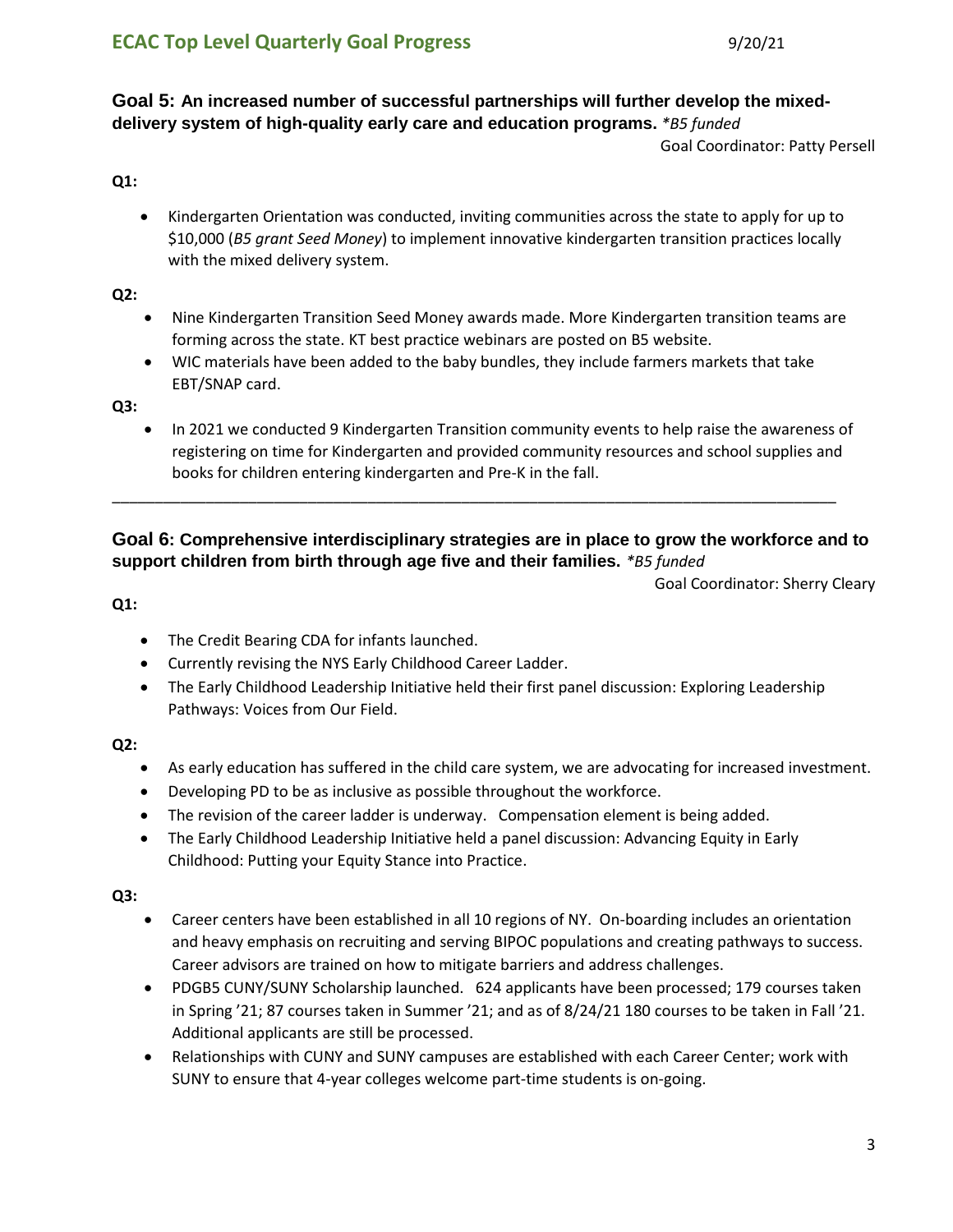# **ECAC Top Level Quarterly Goal Progress** 6 1 20/21

- With the release of the revised Early Learning Guidelines, a train-the-trainer project was designed and implements to provide series-based training on the new ELG's and their use in all programs, including family child care sites. Professional development is available and being delivered for licensors, registrars, faculty, trainers, and directors as well as educators across the state. The Core Body of Knowledge is currently under revision and will have a similar roll out.
- NYWfC Career Ladder committee includes a wide range of stakeholders and has met consistently in small groups and as a committee to revise the ladder to include a competency-based approach acknowledging qualifications and experience. Compensation is also at the heart of this effort.

# **Goal 7: New York State's early childhood education workforce system, New York Works for Children, is fully implemented.** *\*B5 funded*

**\_\_\_\_\_\_\_\_\_\_\_\_\_\_\_\_\_\_\_\_\_\_\_\_\_\_\_\_\_\_\_\_\_\_\_\_\_\_\_\_\_\_\_\_\_\_\_\_\_\_\_\_\_\_\_\_\_\_\_\_\_\_\_\_\_\_\_\_\_\_\_\_\_\_\_\_\_\_\_\_\_\_\_\_\_**

Goal Coordinator: Jeanne Galbraith

#### **Q1:**

- Increased enrollment in the Aspire Registry.
- "Welcome Kits" for new child care sites are being created and sent out when new licenses are established.

#### **Q2:**

- Career Center work is underway, pushing for the CUNY/SUNY scholarship, looking at recruitment and higher education (doctoral programs specifically), looking at advisement circles to recruit people into higher education.
- Recommendations from 7.A.2 were made to the ECAC, these recommendations include;
	- $\circ$  1. That all early childhood professionals be required to have Aspire Personal profiles and organizational accounts for agencies and training agencies.
	- $\circ$  2. To allow synchronous distance/online learning to satisfy training requirements provided the training meets event approval requirements similar to those for in-person training.
		- The recommendations were sent to OCFS for official comment.

- The Foundations in Healthy Sexual Development: Infants and Toddlers Training of Trainer (PCANY) sessions were held throughout 2020-2021.
- At present we have 62 TTAP credential coaches within New York State.
- The ECLC sponsored ACE institute Level 101 TOTs continued this year.
- 70 trainers attended the Introduction to the Revised NYS Early Learning Guidelines for Trainers.
- Early childhood Career Centers and Leadership Initiatives are connected statewide and work collaboratively with each other in a number of ways.
- In each region the regional career and leadership coordinators work closely with their local partners to ensure our work is customized and responsive to the unique needs and dynamics of the region.
- Additionally, the Leadership Initiatives have each established a local advisory council to provide strategic guidance, furthering our communities of practice approach.The Long Island and Western NY (formerly known as Buffalo) Leadership Initiatives are fully established and operational. The Long Island Leadership Initiative & the Western NY Leadership Initiatives have grown. Additional Leadership Initiative chapters have been fully established and operational in the Finger Lakes and Southern Tier regions. Launched Leadership Initiative in the Central NY and Mid-Hudson regions in collaboration with regional partners in each region.
- Higher education survey committee is engaging in data analysis & preparing recommendations to share with the Goal 7 team in October.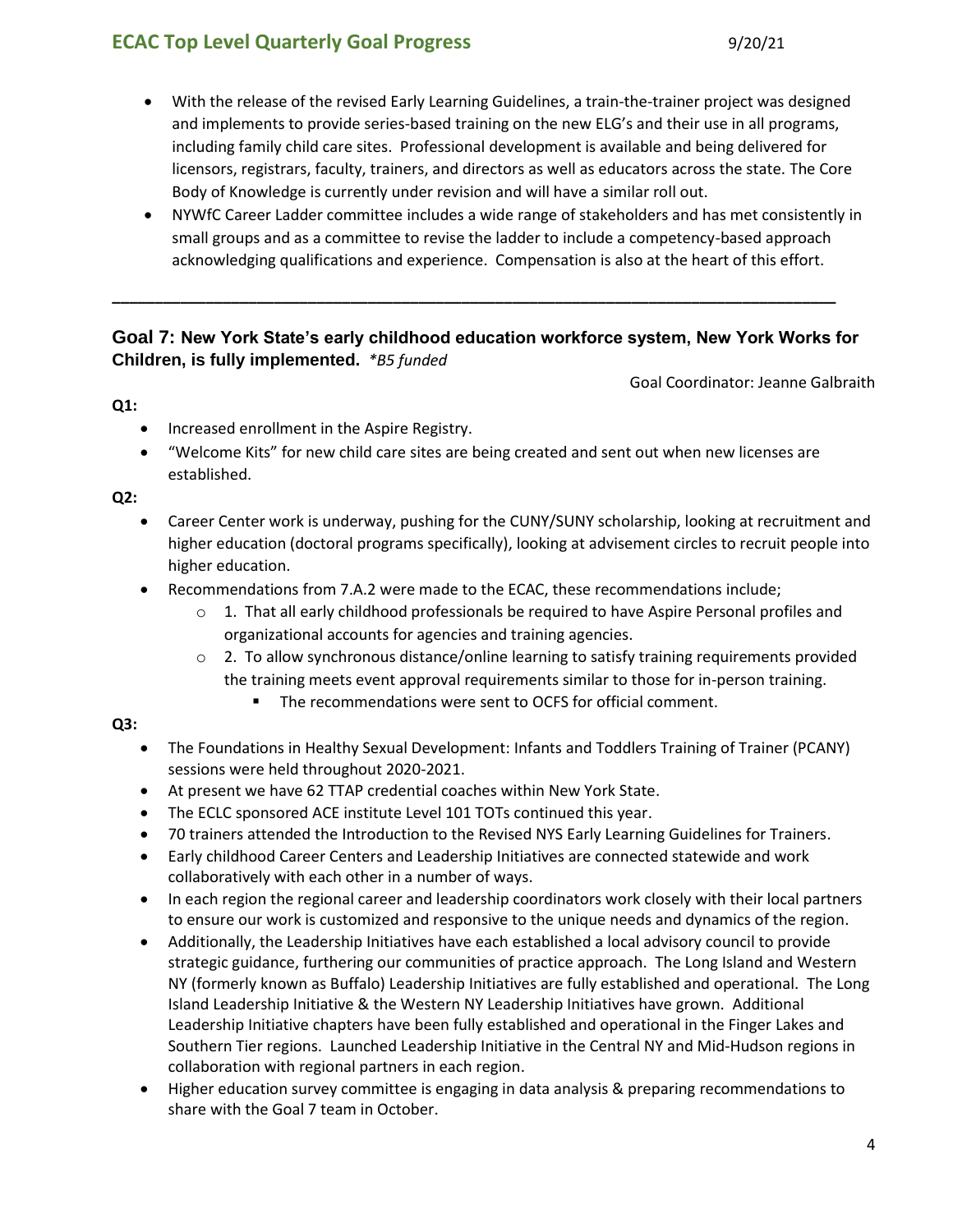# **Goal 8: Actionable short and long-term strategies are in place to fund essential elements for New York State's mixed-delivery system.**

Goal Coordinators: Meredith Chimento and Bob Frawley

#### **Q1:**

- Goal team reviewed Annual Performance Progress Report (APPR) for the B5 grant.
- Work was completed as part of the development of recommendations for the CCATF report.
- Blending and Braiding Guide created, ECLC and CCR&Rs are working to deliver B&B trainings.
- Utilized the Regional Economic Development Council (REDC) and the Child Care Desert Report to support the development of a new funding option that allows philanthropic organizations and businesses to contribute funds to support a high-quality early childhood care and education system.
- **Infographics to promote employer tax credits and NYS Child Dependent Care Credit completed.**
- Submitted the NYS ECE Map which includes all the business initiatives that support ECE programs.
- Workforce report using Aspire data published in conjunction with Raising NY; provided the basic workforce analysis that will inform the salary study.
- Year-over-year growth of 9% in active Aspire member accounts from January 2020 (baseline) to January 2021.
- Webinar with the NYS Collaborative Team to discuss and develop a plan to address regulations and laws that create barriers to braid and blend focusing on Early Head Start Child Care Partnership and SED & CBO partnerships.

#### **Q2:**

- The NYS TA Collaboratory Team submitted the 11 financing strategies with four levels of difficulty.
- OCFS will award \$100M in child care desert funding to support new child care providers and existing providers that want to expand.
- OCFS launched an external workgroup to give input on the Child Care Deserts grant process. OCFS and CCF are working together to define and map out the current child care deserts. In addition, OCFS launched an internal work group of state agency representatives to develop the RFP.
- Work group continues to meet to identify necessary modifications for NYS tax law.
- Met with IRS to promote Child Tax Credit.
- Alignment with Raising NY Business Workgroup has begun.
- QUALITYstarsNY worked with CCATF to develop the request for increased funding to increase participation across the state. Federal Stimulus funding of \$35M awarded and \$5M from NYSED sustained FY22.

- Work beginning on creating a data dashboard as a preliminary step (potential funding need).
- **•** REDCs opened applications for their  $10<sup>th</sup>$  round of funding. Each REDCs had to submit updated strategic plans on June 30, 2021. Applications for REDC funding were due on July 30, 2021.
- The Child Care Tax Credit info graphic will be distributed at the New York State Fair.